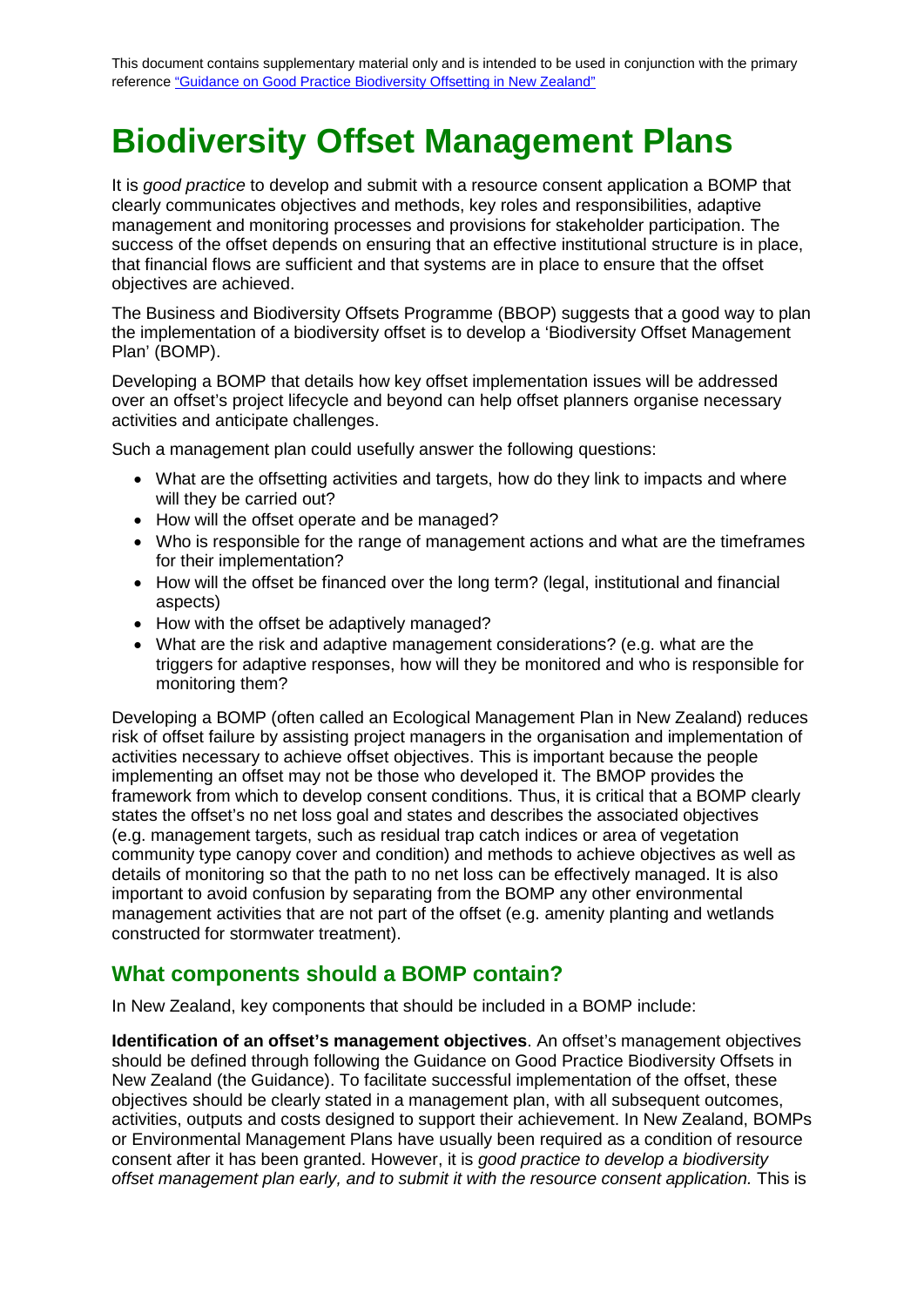likely to improve decision-maker and stakeholder confidence that an offset can be achieved and increase the likelihood that a consent application is successful and the decision less likely to be appealed.

- *Identification of necessary activities and outputs to achieve management objectives*. A management plan should detail what specific activities (e.g. possum control) and outputs (e.g. residual trap catch index targets) will be required to fulfil each of an offset's management objectives. The various timeframes for activities (e.g. pulsed rat control prior to bird breeding seasons) and outputs (e.g. rat tracking tunnel index measured during bird breeding season following rat control), as well as the roles and responsibilities of the various stakeholders involved in undertaking specific offset activities or producing specific outputs and reporting, should also be included.
- *Identification of necessary resources, or inputs, (funding, technical expertise, etc.) to carry out necessary activities and produce outputs*. BOMPs should detail what specific resources (funding, technical expertise, etc.) will be needed to successfully implement project activities and produce specific outputs over various timeframes (including after a developer's operations have ended, if that is necessary for no net loss to be achieved and maintained). This includes resource requirements for financing mechanisms like trust funds that may be required to support long-term offset activities. In addition, the plan should identify where resources such as funding will be secured. In the event there are specific funding gaps, project managers should detail how the gaps will be filled (see BBOP Offsets Implementation Handbook Sections 3.3 and 3.4—see below for link to handbook).
- *Identification of roles and responsibilities*. The BOMP should outline the final agreed roles and responsibilities (particularly for oversight, direction and management, operational activities and monitoring). This is further explored in the BBOP Offsets Implementation Handbook, Section 2.1. In New Zealand, provisions under condition of consent requiring the establishment of independent expert ecology review panels reporting to council can provide additional confidence that adaptive BOMPs are effectively implemented and outcomes reported.
- *Identification of assumptions and risks*. Offset developers need to identify the assumptions and risks inherent in whether the activities and outputs will achieve the outcomes and whether the outcomes are sufficient to meet the objectives. Identification of these risks allows for their management by offset implementers.
- Identification of how the offset will be monitored and adapted to changing conditions. Most (if not all) conservation projects need to have monitoring and adaptation components to ensure objectives are successfully being met. A BOMP should detail how an offset will be monitored, and what mechanisms will be in place to adapt project activities to changing circumstances (e.g. specify triggers for adaptive responses and what those responses will entail; see Section 4 of the BBOP Offsets Implementation Handbook for more details on offset monitoring and adaptive management). Further details on monitoring are provided below.

## **Monitoring the offset**

Without a means to measure an offset's assumptions (e.g. estimated targets for biodiversity gain) against reality, it is not possible to determine whether the selected actions are actually contributing to the offset's goals. Ideally, a project should be monitored at two levels:

1. *The offset's implementation performance*. Are the offset inputs producing the desired outputs (such as monitoring reports) as required by any conditions of the offset's resource consent?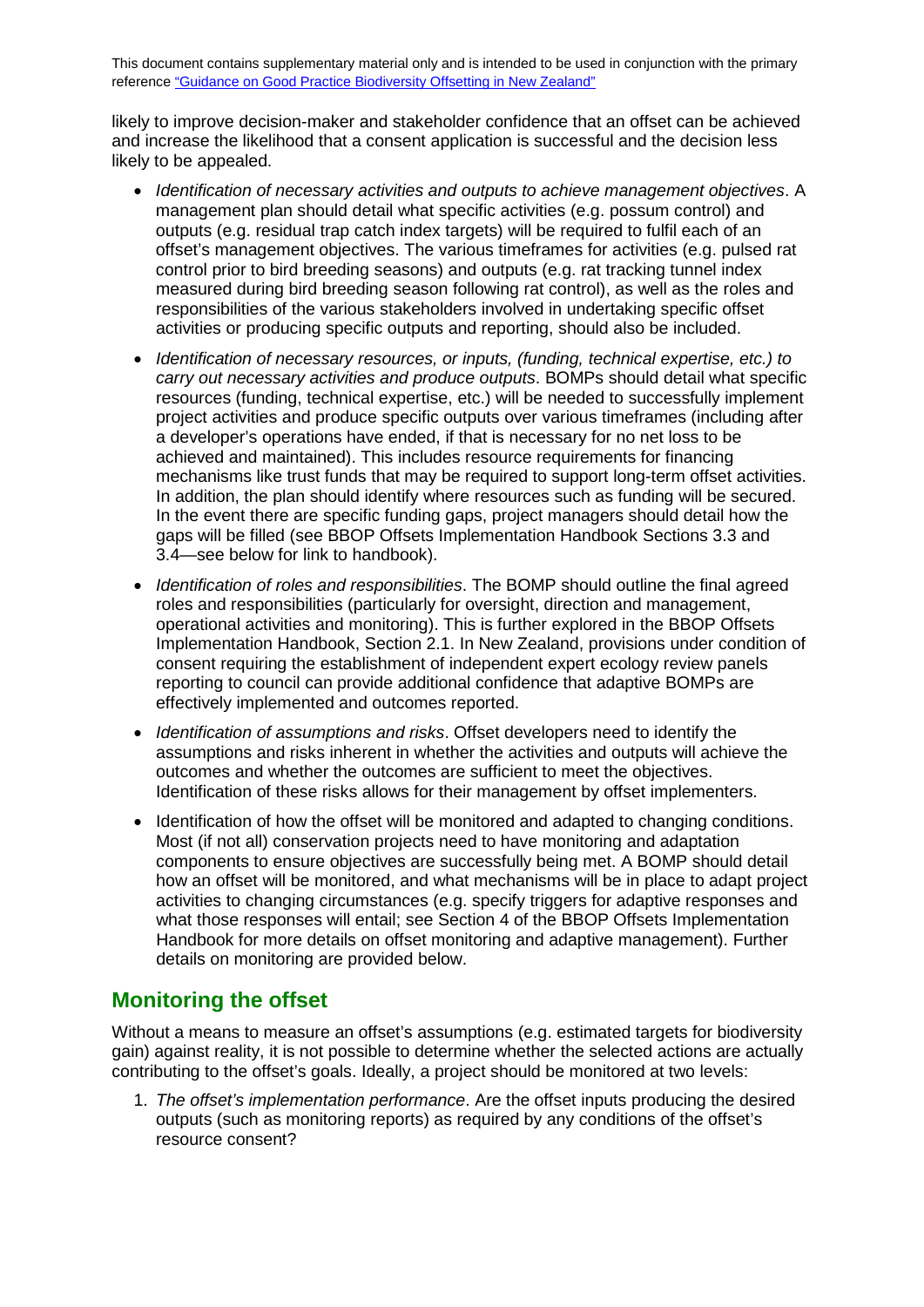2. *The offset's actual impact on the biodiversity of the area being managed*. Are the desired biodiversity outcomes being achieved? This should be assessed based on using the same accounting system or model employed to estimate no net loss.

Both levels require appropriate mechanisms to be developed to measure their respective performances. During the course of implementing the monitoring programme, it is important to establish a data management system to regularly collect and store the data used to inform the decision-making process. Ideally, such a system would allow for easy, routine collection and storage of data that can be accessible to a wider audience. In addition to providing the raw data needed to make decisions, a data management system will also serve a recordkeeping function, showing when data were collected and what the conditions were at the time that data were collected. Additional characteristics that a monitoring plan should have under an adaptive management system include:

- *Offset assumptions are made explicit*. If an offset's assumptions are not made explicit at the beginning of the monitoring process, it runs of the risk of both creating confusion about what certain actions are supposed to achieve and what data need to be collected to test the assumptions' validity. Offset assumptions should be particularly explicit with respect to what effects specific actions will cause in project implementation. These are best described as quantitative targets to facilitate validation. Not explicitly stating a predicted 'cause-effect' can lead to confusion about why a particular management action is being carried out and its expected outcome, which could compromise management. For example, if an offset assumption is that predator control will lead to increased bird breeding success in the offset, the monitoring programme has to monitor the success of predator control where meaningful thresholds linking predator control to reproductive success exist (usually via some trap or tracking index). Depending on the scenario (e.g. the relationship between predator indices and bird reproductive success is unknown), the offset may also need to explicitly monitor the reproductive success of the birds in question. If predator control is not meeting target thresholds, or leading to the desired increase in reproductive success in the offset, the offset's assumptions and actions need to be adaptively managed.
- *Collect only the data needed to assess offset performance*. Monitoring should allow project managers to explicitly test assumptions/outcomes on which actions were taken. Quantitative targets used in monitoring should be developed from the accounting system used to estimate no net loss that allow for such testing and are explicitly stated in the BOMP. Only data that help measure these targets should be collected; data that do not should not be collected, as the limited monitoring resource will be unnecessarily diverted to an activity that does not advance the offset's goals.

### **Analysing data and communicating results**

Once data are collected, they need to be analysed and communicated to key audiences. In New Zealand, conditions of consent usually require reporting to the authority granting consent, but may also include other stakeholders, such as the Department of Conservation. Offset monitoring programmes that collect a lot of data, but lack subsequent analysis and communication of results, negate the benefits derived from collecting data in the first instance. Through regular dissemination of offset results to key internal and external audiences, project managers can promote transparency and allow for 'lessons learnt' to be shared with a wider audience. Failure to communicate data analysis results to key internal and external audiences in a timely manner could threaten project performance on a number of levels, including:

1. Poorly informed adaptive management decisions that do not result in desired change, or confusion about offset progress.